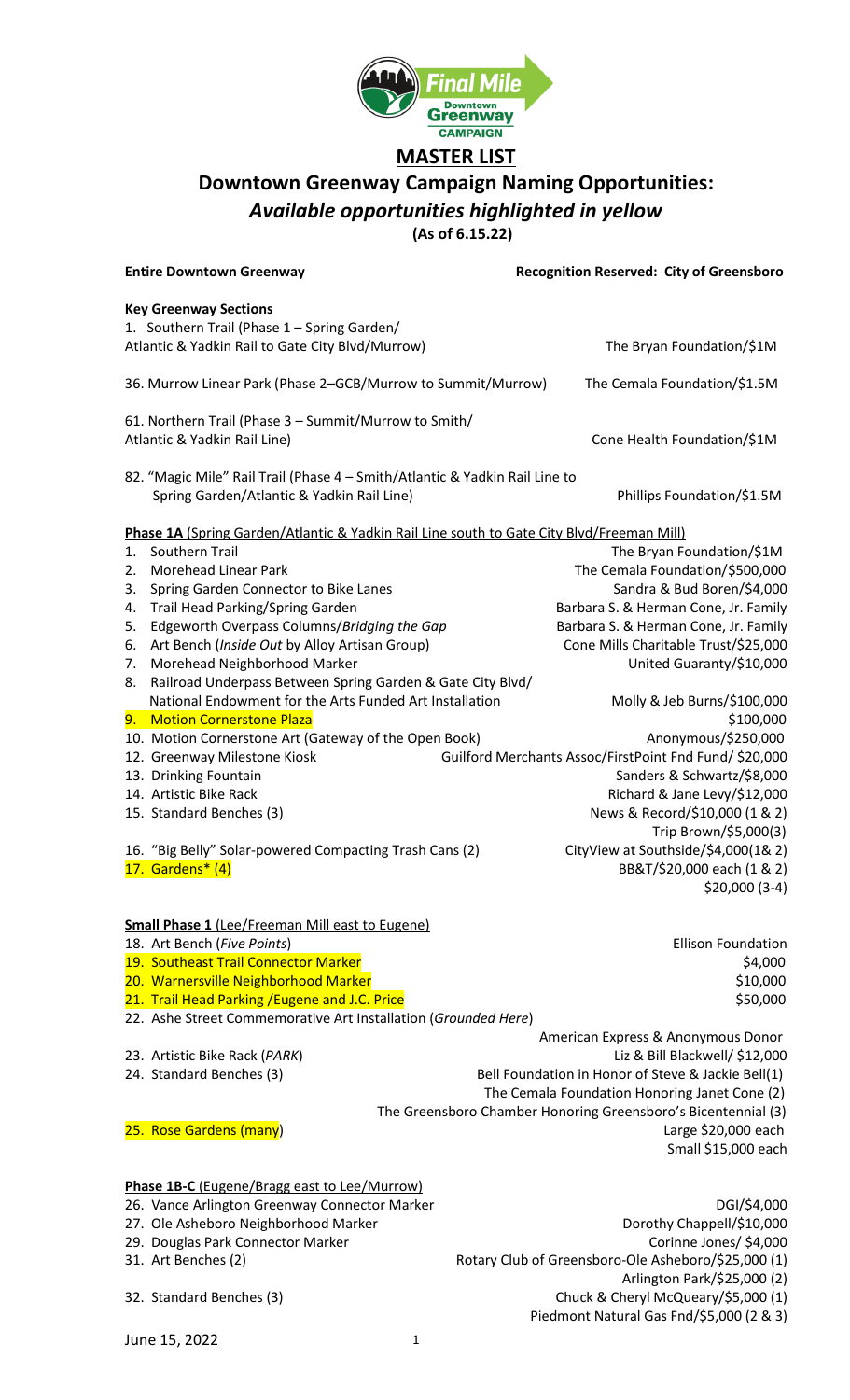| 33. Artistic Bike Rack<br>34. "Big Belly" Solar-powered Compacting Trash Can and Recycling Unit (2) | Frank & Nancy Brenner-\$12,000<br>CityView/\$4,000(1)<br>Piedmont Natural Gas Fnd/\$4,000(2) |
|-----------------------------------------------------------------------------------------------------|----------------------------------------------------------------------------------------------|
| 35. Gardens* Regular Gardens and Eco-gardens (innovatively designed to aid storm                    |                                                                                              |
| water management) (several)                                                                         | Large \$20,000 each                                                                          |
|                                                                                                     | Small \$15,000 each                                                                          |
|                                                                                                     |                                                                                              |
| Eco Garden between Elm & Arlington                                                                  | Piedmont Natural Gas Fnd/\$20,000                                                            |
| 2 Eco Gardens between Arlington & MLK                                                               | Piedmont Natural Gas Fnd/\$40,000                                                            |
|                                                                                                     |                                                                                              |
| Phase 2A-E (Lee/Murrow north to Summit/Murrow)                                                      |                                                                                              |
| 36. Murrow Linear Park                                                                              | The Cemala Foundation/\$1.5M                                                                 |
| 37. Freedom Cornerstone Plaza                                                                       | Bonnie & Frank Kuester/\$100,000                                                             |
| 38. Freedom Cornerstone Art                                                                         | Lorillard/\$250,000                                                                          |
| 39. Southside Neighborhood Marker                                                                   | Margaret & Bill Benjamin/\$10,000                                                            |
| 41. Plott Street Connector                                                                          | \$10,000                                                                                     |
| 42. Gorrell Street Stairs                                                                           | \$20,000                                                                                     |
| 43. East Market Street Neighborhood Marker                                                          | \$10,000                                                                                     |
| 45. Innovation Cornerstone Plaza                                                                    | \$100,000                                                                                    |
| 46. Innovation Cornerstone Art                                                                      | VF Corporation/\$250,000                                                                     |
| 49. Playground for Children with Special Needs                                                      | Henry S. Levinson Memorial                                                                   |
| 51. Muddy Creek Greenway Connector Marker                                                           | Brooks Pierce/\$4,000                                                                        |
| 53. Summit to Greenway Access (stairs)                                                              | \$20,000                                                                                     |
| 54. Summit Avenue Underpass/Artistic Treatment                                                      | Joseph M. Bryan Jr./\$25,000                                                                 |
| 55. Drinking Fountains (2)                                                                          | Cooper Brantley (Murrow& Lindsay)/\$8,000 (1)                                                |
|                                                                                                     | Pam & Steve Hassenfelt (Murrow & Lee)/\$8,000 (2)                                            |
| 56. Artistic Bike Racks (2)                                                                         | The Cemala Fnd in honor of Trip Brown(Innovation Cornerstone)/\$12,000                       |
|                                                                                                     | Downtown Residents Assoc(Freedom Cornerstone)/\$12,000                                       |
|                                                                                                     |                                                                                              |
| 57. Art Bench (East Market Street)                                                                  | Rene & Larry Lawrence/\$25,000 each                                                          |
| 58. Standard Benches (13)*                                                                          |                                                                                              |
|                                                                                                     | Tammy McElroy/Holy Trinity location/\$5,000(1)                                               |
|                                                                                                     | Stern Foundation/\$5,000each (2 & 3)                                                         |
|                                                                                                     | Serendipity Garden Club/\$5,000 (4)                                                          |
|                                                                                                     | Jaclyn & Brantley White/Homeland & Park/\$5,000 (5)                                          |
|                                                                                                     | HOLD: Near Summit Ave Stairs/\$5,000 (6)                                                     |
|                                                                                                     | On Friendly Ave/\$5,000 (7)                                                                  |
|                                                                                                     | Misty McCall/Washington at stairs/\$5,000 (8)                                                |
|                                                                                                     | Jaclyn & Brantley White/South side of Gorrell/\$5,000 (9)                                    |
|                                                                                                     | Lorin & Mark Kaley/Freedom Cornerstone/\$5,000 (10)                                          |
|                                                                                                     | Oral Surgery Institute of the Carolinas Fnd/Freedom Cornerstone/\$5,000 (11)                 |
|                                                                                                     | Dabney & Walker Sanders/\$5,000 (12)                                                         |
|                                                                                                     | *Additional bench added at Innovation Cornerstone: Jamison Alston/\$5,000 (13)               |
|                                                                                                     |                                                                                              |
| 58A. Standard Bench (1)-corner park                                                                 | Peg & Skip Moore/\$5,000                                                                     |
| 59. "Big Belly" Solar-powered Compacting Trash Cans and Recycling Units 25)                         |                                                                                              |
|                                                                                                     |                                                                                              |
|                                                                                                     | CityView \$4,000(1 & 2)                                                                      |
| 60. Gardens* Regular Gardens and Eco-gardens (innovatively designed to aid storm                    |                                                                                              |
| water management) (several)                                                                         | Large \$20,000 each                                                                          |
|                                                                                                     | Small \$15,000 each                                                                          |
| *Bus Shelters on Lindsay/Bus Shelter on Murrow                                                      | Wells Fargo/\$50,000                                                                         |
|                                                                                                     |                                                                                              |
| Phase 3 (Summit/Murrow west to Smith/Atlantic & Yadkin Rail Line)                                   |                                                                                              |
| 61. Northern Trail (Entire Trail: Summit/Murrow to Smith/Atlantic & Yadkin Rail Line)               |                                                                                              |
|                                                                                                     | Cone Health Foundation/\$1 million                                                           |
| 61A. Standard Bench (Edgeworth & Smith)                                                             | Hayden-Harman Foundation/\$5,000                                                             |
| 61B. Standard Bench (Spring & Smith)                                                                | Greensboro Jaycees/\$5,000                                                                   |
| 62. Dunleath Connector Marker                                                                       | Charles & Nancy Reid/\$4,000                                                                 |
| 63. Dunleath Neighborhood Marker                                                                    | Bell Foundation/\$10,000                                                                     |
| 64. Art Bench (Dunleath Neighborhood)                                                               | Hillsdale Fund/\$25,000                                                                      |
| 65. Fisher Park Connector Marker                                                                    | Bell Foundation/\$4,000                                                                      |
| 66. Fisher Park Neighborhood Marker                                                                 | Charles Aris, Inc./ \$10,000                                                                 |
| 67. Triangular Park/Smith & Battleground                                                            | Tannenbaum/Sternberger Fnd/\$100,000                                                         |
| 68. Art Bench (Fisher Park)                                                                         | Gail Boulton/\$25,000                                                                        |
| 69. Drinking Fountain                                                                               | Jack & Sarah Warmath/\$8,000                                                                 |
| 70. Artistic Bike Rack                                                                              |                                                                                              |
|                                                                                                     | David Sprinkle/\$12,000(1)                                                                   |
|                                                                                                     | Schell Bray/\$12,000(2)                                                                      |
| 71. "Big Belly" Solar-powered Compacting Trash Cans and Recycling Unit                              | Anne & Sam Hummel/\$4,000                                                                    |
| 72. Decorative Retaining Wall on Smith Street                                                       | GSO Grasshoppers/D. Moore/\$25,000                                                           |
| *Decorative Art Piece on Smith Street<br>*Standard Bench at Smith/Cedar Streets                     | Bell Foundation/\$25,000<br>Kim & John Martin/\$5,000                                        |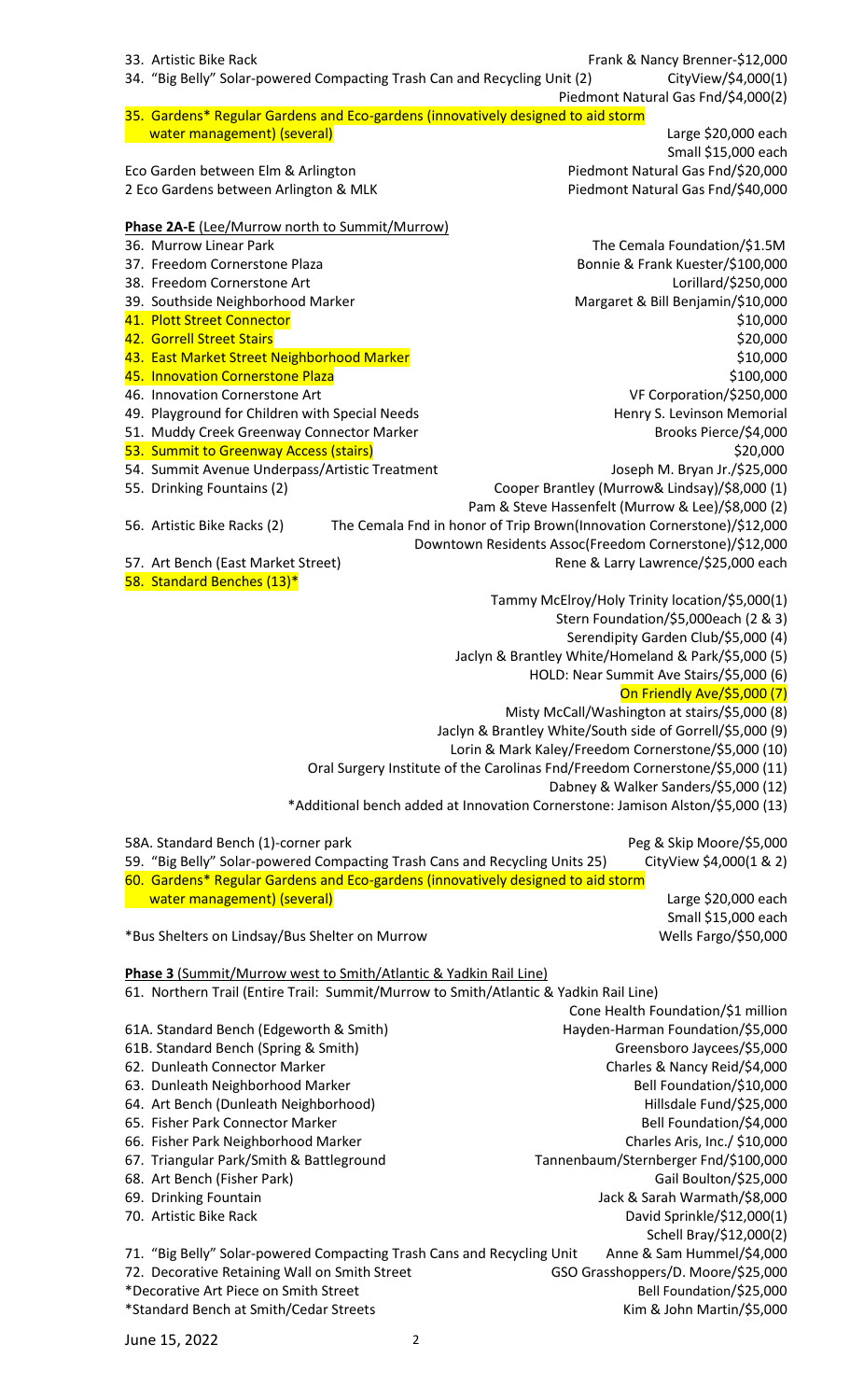| 73. Cedar Street Neighborhood Marker                                                                                                                                              | H.Gwyn/B.Boulton/\$10,000                                                   |
|-----------------------------------------------------------------------------------------------------------------------------------------------------------------------------------|-----------------------------------------------------------------------------|
| 74. Tradition Cornerstone Plaza                                                                                                                                                   | Lincoln Financial/\$150,000                                                 |
| 75. Tradition Cornerstone Art                                                                                                                                                     | Lincoln Financial/\$250,000                                                 |
| 76. Drinking Fountain                                                                                                                                                             | Len & Judy White/\$8,000                                                    |
| 78. Connector Marker for Atlantic & Yadkin,                                                                                                                                       |                                                                             |
| Latham Park, & Lake Daniel Greenways<br>79. Artistic Bike Rack                                                                                                                    | The Craft Family/\$4,000                                                    |
| 80. "Big Belly" Solar-powered Compacting Trash Cans and Recycling Units                                                                                                           | Barbara Lusk/\$12,000<br>CityView/\$4,000                                   |
| 81. Gardens* Regular Gardens and Eco-gardens (innovatively designed to aid storm                                                                                                  |                                                                             |
| water management) (3 gardens left)                                                                                                                                                | Large \$20,000 each                                                         |
|                                                                                                                                                                                   | Small \$15,000 each                                                         |
| Eco Garden on North Eugene between Smith & Fisher Avenues                                                                                                                         | Hagan Family/\$40,000                                                       |
| Eco Garden on Fisher between Simpson & Greene                                                                                                                                     | Sylvia & Mike Berkelhammer/\$15,000                                         |
| Eco Garden on Smith between Prescott & Cedar                                                                                                                                      | Donna & Bob Newton/\$20,000                                                 |
| Eco Garden on Smith between Edgeworth & Eugene                                                                                                                                    | Anne & Sam Hummel/\$20,000                                                  |
|                                                                                                                                                                                   |                                                                             |
| Phase 4 (Smith/Atlantic & Yadkin Rail Line south to Spring Garden/Atlantic & Yadkin Rail Line)<br>82. "Magic Mile" Rail Trail (Entire Trail: Smith/Atlantic & Yadkin Rail Line to |                                                                             |
| Spring Garden/Atlantic & Yadkin Rail Line)                                                                                                                                        | Phillips Foundation/\$1.5 million                                           |
| 83. Westerwood Neighborhood Marker                                                                                                                                                | Rock 92/107.5 WKZL/\$10,000                                                 |
| 84. College Hill Neighborhood Marker                                                                                                                                              | Bank of America/\$10,000                                                    |
| 85. Art Benches (2)                                                                                                                                                               | Dawn Chaney-Westerwood/\$25,000 (1)                                         |
|                                                                                                                                                                                   | Carolina Bank-College Hill/\$25,000 (2)                                     |
| 86. Standard Benches (4)                                                                                                                                                          | American National Bank & Trust/\$5000 (1)                                   |
|                                                                                                                                                                                   | Westerwood Tavern/\$5,000(2)                                                |
|                                                                                                                                                                                   | Greensboro Garden Club/\$5,000(3)                                           |
|                                                                                                                                                                                   | Susan and Jim Melvin/\$5,000 (4)                                            |
| 87. Artistic Bike Rack (2)                                                                                                                                                        | College Hill Sundries/\$12,000 (1)                                          |
|                                                                                                                                                                                   | The Cemala Foundation \$12,000(2)                                           |
| 88. Drinking Fountain                                                                                                                                                             | Flo Snider/\$8,000                                                          |
| 89. "Big Belly" Solar-powered Compacting Trash Cans and Recycling Units (2)                                                                                                       | CityView/\$4,000(1)                                                         |
|                                                                                                                                                                                   | Mary & Bob Plybon/\$4,000(2)                                                |
| 90. Gardens* Regular Gardens and Eco-gardens (innovatively designed to aid storm                                                                                                  |                                                                             |
| water management) (several)                                                                                                                                                       | Large \$20,000 each                                                         |
|                                                                                                                                                                                   | Small \$15,000 each<br>Anne & Sam Hummel/\$20,000 large eco-garden          |
| *Friendly Avenue Underpass & Gabion Baskets                                                                                                                                       | \$50,000                                                                    |
| *Roundhouse Enhancement Area                                                                                                                                                      | Leslie & Robert Ketner/\$40,000                                             |
|                                                                                                                                                                                   |                                                                             |
| <b>Throughout the Greenway</b> (Every quarter of a mile)                                                                                                                          |                                                                             |
| 91. Quarter-mile Markers                                                                                                                                                          | \$3,000 each/ 16 total                                                      |
|                                                                                                                                                                                   | The Scott & Dianne Roe Foundation (1)                                       |
|                                                                                                                                                                                   | Sandy and Frank Mascia/\$3,000 (2)                                          |
|                                                                                                                                                                                   | The Scott & Dianne Roe Foundation (3)                                       |
|                                                                                                                                                                                   | The Scott & Dianne Roe Foundation (4)                                       |
|                                                                                                                                                                                   | Rosemary & Jay Kenerly (5)                                                  |
|                                                                                                                                                                                   | Louise & Jim Brady (6)                                                      |
|                                                                                                                                                                                   | <b>Brady Trane Servies (7)</b>                                              |
|                                                                                                                                                                                   | Anne and Sam Hummel/\$3,000 (8)                                             |
|                                                                                                                                                                                   | Al and Ginni Lineberry/\$3,000 (9)                                          |
|                                                                                                                                                                                   | Mary Gay & Don Brady and Family/\$3,000 (10)                                |
|                                                                                                                                                                                   | Cissy and Bill Parham/\$3,000 (11)<br>Carter and Bill Leinster/\$3,000 (12) |
|                                                                                                                                                                                   | Lee and Ellen Lloyd/\$3,000 (13)                                            |
|                                                                                                                                                                                   | Tom and Linda Sloan/\$3,000 (14)                                            |
|                                                                                                                                                                                   | Susan and Brad Shumaker/\$3,000 (15)                                        |
|                                                                                                                                                                                   | Linda and Jim Carlisle/\$3,000 (16)                                         |
| 92. Greenway Kiosk or Marker/Center City Park                                                                                                                                     | Bank of America/\$20,000                                                    |
| 93. Major Donor Wall/ Innovation Cornerstone                                                                                                                                      |                                                                             |
|                                                                                                                                                                                   | Burlington Industries/Cone Denim/\$15,000                                   |
|                                                                                                                                                                                   |                                                                             |

- Recognition as a Founding Member of the Downtown Greenway Endowment Society
	- Trip Brown/\$10,000
	- Hayes and Clem Clement/\$10,000
	- Mike and Lynn Haley/\$25,000
	- The Craft Family/\$6,000
	- The John and Barbara McLendon Family Foundation/\$10,000